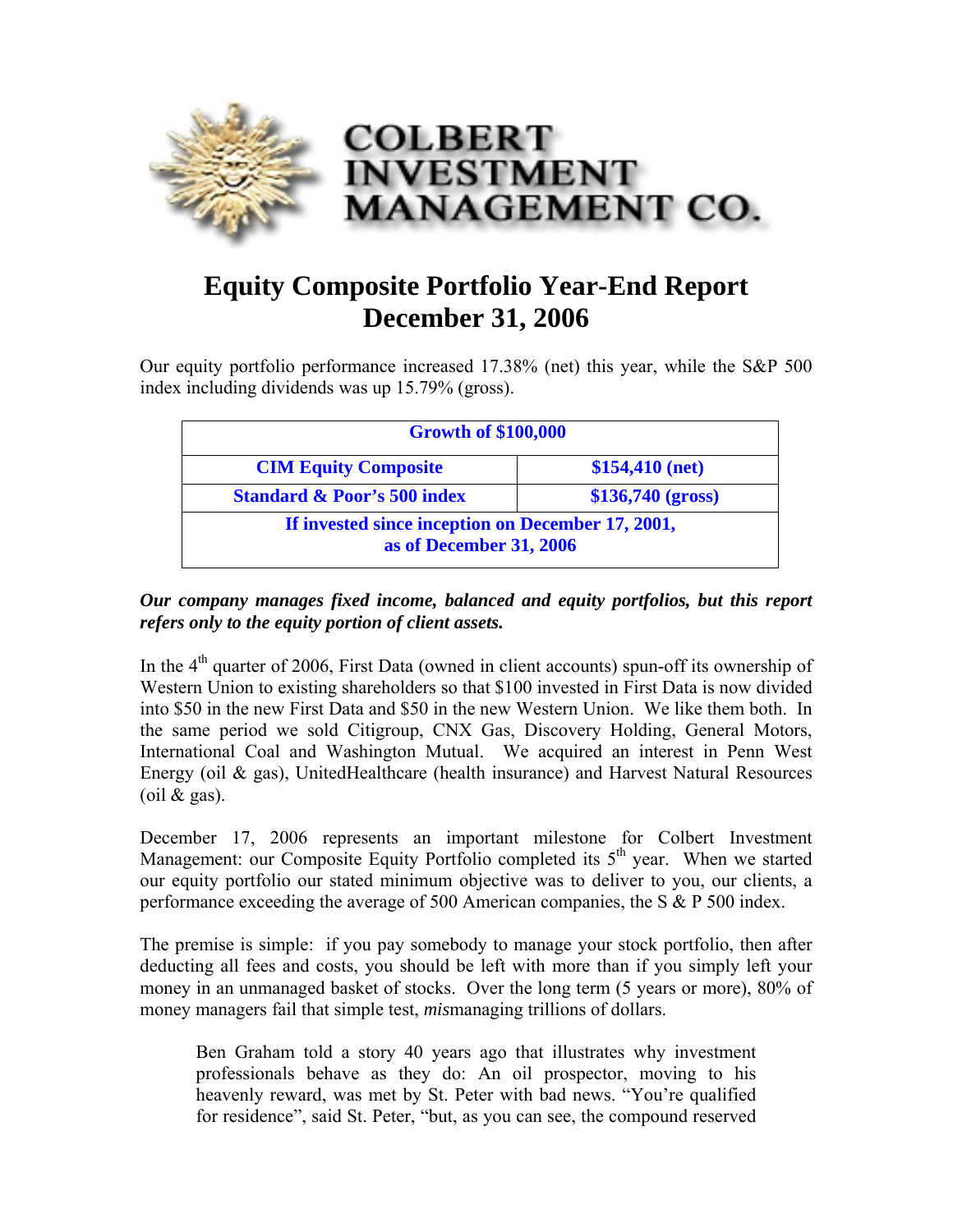for oil men is packed. There's no way to squeeze you in." After thinking a moment, the prospector asked if he might say just four words to the present occupants. That seemed harmless to St. Peter, so the prospector cupped his hands and yelled, "Oil discovered in hell." Immediately the gate to the compound opened and all of the oil men marched out to head for the nether regions. Impressed, St. Peter invited the prospector to move in and make himself comfortable. The prospector paused. "No," he said, "I think I'll go along with the rest of the boys. There might be some truth to that rumor after all." -- Warren Buffet 1985 letter to Berkshire Hathaway shareholders.

The last five years haven't come without pains. We have lived through one of the worst bear markets in recent history. I have made some investment mistakes which resulted in costly (yet invaluable) lessons in the art of money management. Learning from —and not repeating— errors is vital to avoiding disaster. As long as losses are minimized (or preferably avoided) then letting your winners run should provide satisfactory returns. Thankfully we have also had some really big wins. Between December 17, 2001 and December 31, 2006 the S & P 500 index has returned 6.41% per year. During the same 5-year period our clients have gained an annualized 9.01% (net of all fees and costs). We therefore have delivered a net additional value to our clients of 2.6% per year.

None of this would have been possible without the continued patience shown by our clients. You have listened to my pleas not to sell at the worst of times in 2002 and early 2003, gritting your teeth when most around you were losing their heads. Now you can pat yourselves on the back for doing better than the averages. Happy 5<sup>th</sup> Anniversary!

The source of our relative success so far is simple. We liken our approach to that of a businessman when acquiring a company: is he getting more value than the price being paid? We perform our own in-depth analysis of each business, their history, management, products, cash flow and balance sheet. Once we have determined the intrinsic business values, we watch the few companies we have a strong interest in, buy when the stock price undervalues the business, intending to sell when prices reach our valuation target.

What does the future hold for us? Many market experts say the US markets will be up in 2007. If fortune tellers knew about the future, how come I have never heard of one winning the lottery? A new year in this exhilarating journey has begun which will bring many surprises, some good and some bad. We aim to stay disciplined, stick to our knitting, prepare for the worst, and hope for the best.

Thank you for your continued trust.

Sincerely yours,

Karim Armand President